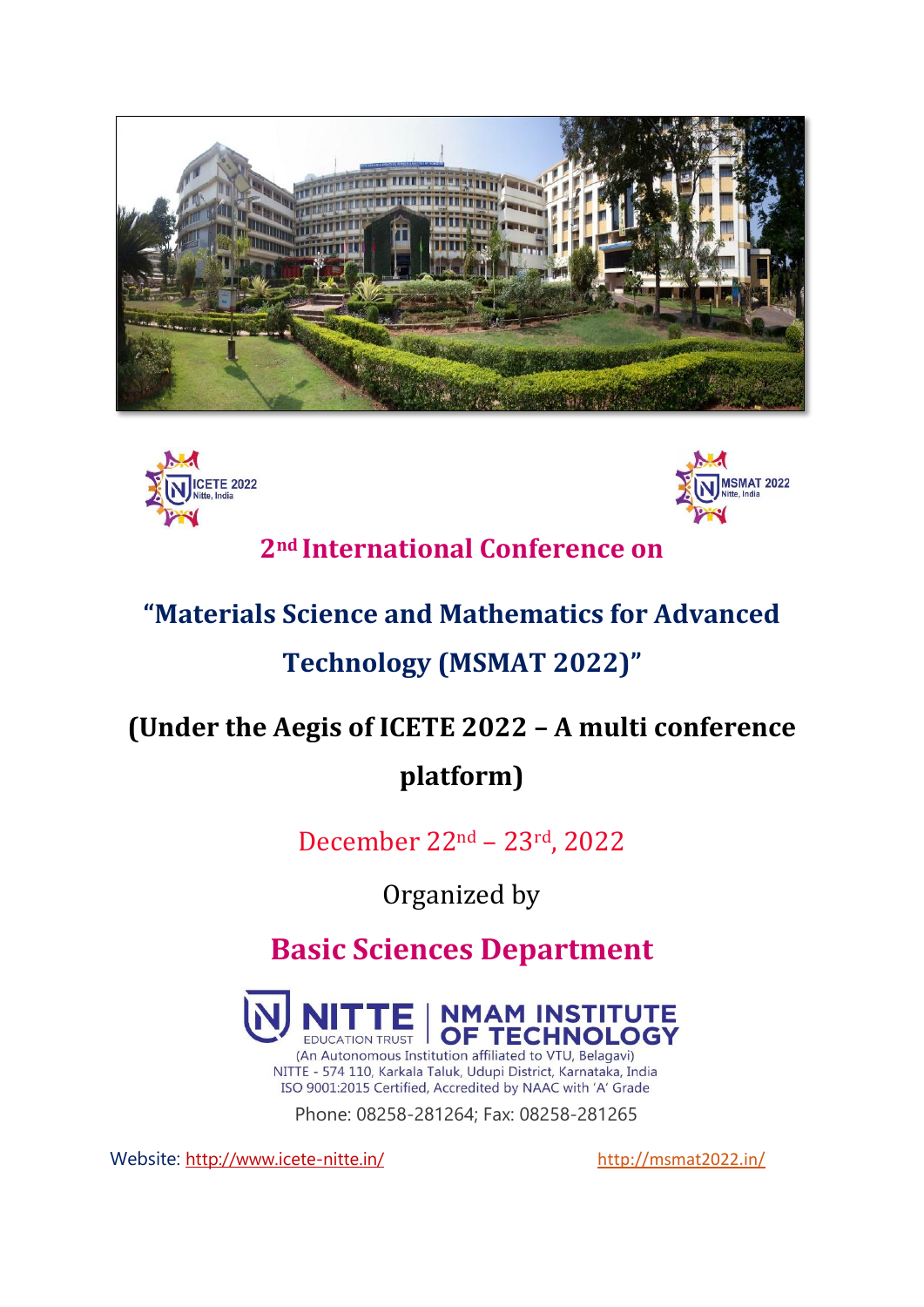#### **About NITTE (Deemed to be University)**

Nitte (Deemed to be University) has its roots in a group of Institutions established by the Nitte Education Trust. The Trust was established in 1979 by one of India's respected statesmen, Late Justice K. S. Hegde, Supreme Court Judge and Speaker of Lok Sabha, with the mission of empowering rural youth through quality education and health care. The Trust has established 36 Institutions spread in 3 campuses at Nitte, Mangaluru and Bengaluru. It offers education in diverse areas of learning including Health professions education, Engineering, Management, Humanities, General Education, Vocational Training and School/Pre-University Education.

The University offers a total of 98 Programs in the disciplines of Engineering, Medicine, Allied Health Sciences, Dentistry, Pharmacy, Nursing, Physiotherapy, Speech and Audiology, Biological Sciences, Media & Communication, Commerce, Science, Management and Architecture. It has 10000+ students, over 875 faculty members and over 2475 support staff on roll. The University campuses are spread over 52 acres in Deralakatte-Paneer areas of Mangaluru and 110 acres in Nitte.

The University received A+ Grading in NAAC Accreditation in 2021. It has been consistently placed in the top 70-80 Rank band in NIRF. The University is also placed in the 401-450 Rank band in the QS Rankings for Asia region. It has received Diamond Rating in the QSI- Guage India Ratings. The constituent colleges of the University have good standing in their disciplines in the NIRF Rankings. In 2021, the Dental College was ranked 6th and the Medical College and Pharmacy Colleges were ranked 45th in NIRF. All the Undergraduate Programs of NMAMIT are Accredited by NBA. Further, the B. Pharm program of the University is accredited by NBA. The teaching hospital is accredited by both NABH and NABL.

# **About NMAM Institute of Technology**

Nitte Mahalinga Adyanthaya Memorial Institute of Technology (NMAMIT), affiliated to VTU, Belagavi, is an autonomous Institution offering UG, PG and Doctoral programmes. It is a unit of Nitte Education Trust, Mangalore. It currently offers 10 UG programmes in engineering, 06 M.Tech programmes, MBA and MCA programmes. The institute is ranked 138 in the NIRF ranking (Engineering Institutes) -2021, Govt. of India. Atal incubation center supported by NITI AAYOG, Government of India is situated in the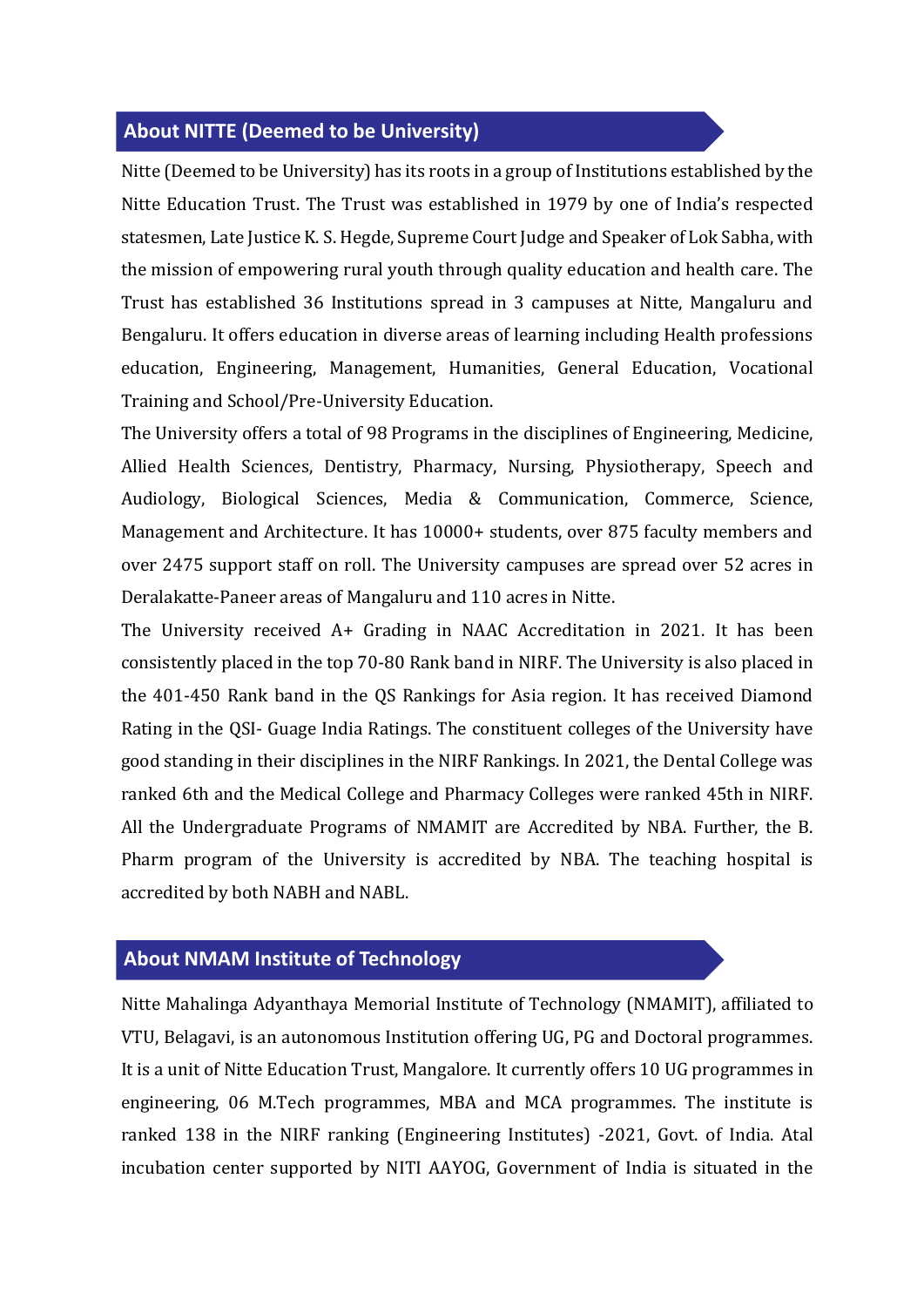campus. The institute is an ISO 9001-2015 certified for quality education by NVT Quality Certifications (ANAB accredited), also, accredited with 'A' grade by National Assessment and Accreditation Council (UGC NAAC). The college has signed MoU with reputed industries, research organizations, and International universities to promote close interaction in areas of recent technologies, Research & Development, and skill development programs.

# **About the Basic Sciences Department**

The Basic Sciences Department includes the Department of Physics, Department of Chemistry and Department of Mathematics. All the three Departments have been playing a profound role in providing a strong foundation for engineering students. The Departments are recognized as Research Centres under VTU. The Department of Physics is actively involved in research areas such as Condensed Matter Physics, Laser and Photonics, Quantum Field Theory, Ion trapping and Atomic Physics and has more than 70 research articles in national and international journals. Department received external research funds from VTU and VGST. With more than 40 research articles published in reputed journals, the Department of Mathematics has 5 research scholars pursuing their PhD. The research is mainly focused on Graph Theory, Lattice Theory, Group Theory, Algebra, Fluid Dynamics, and Tribology. The Department of Chemistry is actively involved in research in the areas like Synthetic Organic Chemistry, Green Chemistry, Nanocoatings, Corrosion Science and Polymer Composites. Till date, more than 90 research articles have been published by the Department in journals of national and international repute. Presently, 7 students are pursuing their Ph.D. in the Research Centre.

# **About the Conference**

NMAM Institute of Technology, Nitte is hosting the Multiconference ICETE-2022 during 22 – 23rd December 2022. ICETE-2022 will have seven International Conferences under its umbrella which have been organized with specific themes pertaining to different Departments. The Department of Mathematics, Physics and Chemistry, under the Basic Science stream, are jointly organizing International Conference on Material Science and Mathematics for Advanced Technology (MSMAT-2022). The main scope of MSMAT-2022 is to offer diverse sessions on the on-going developments and applications of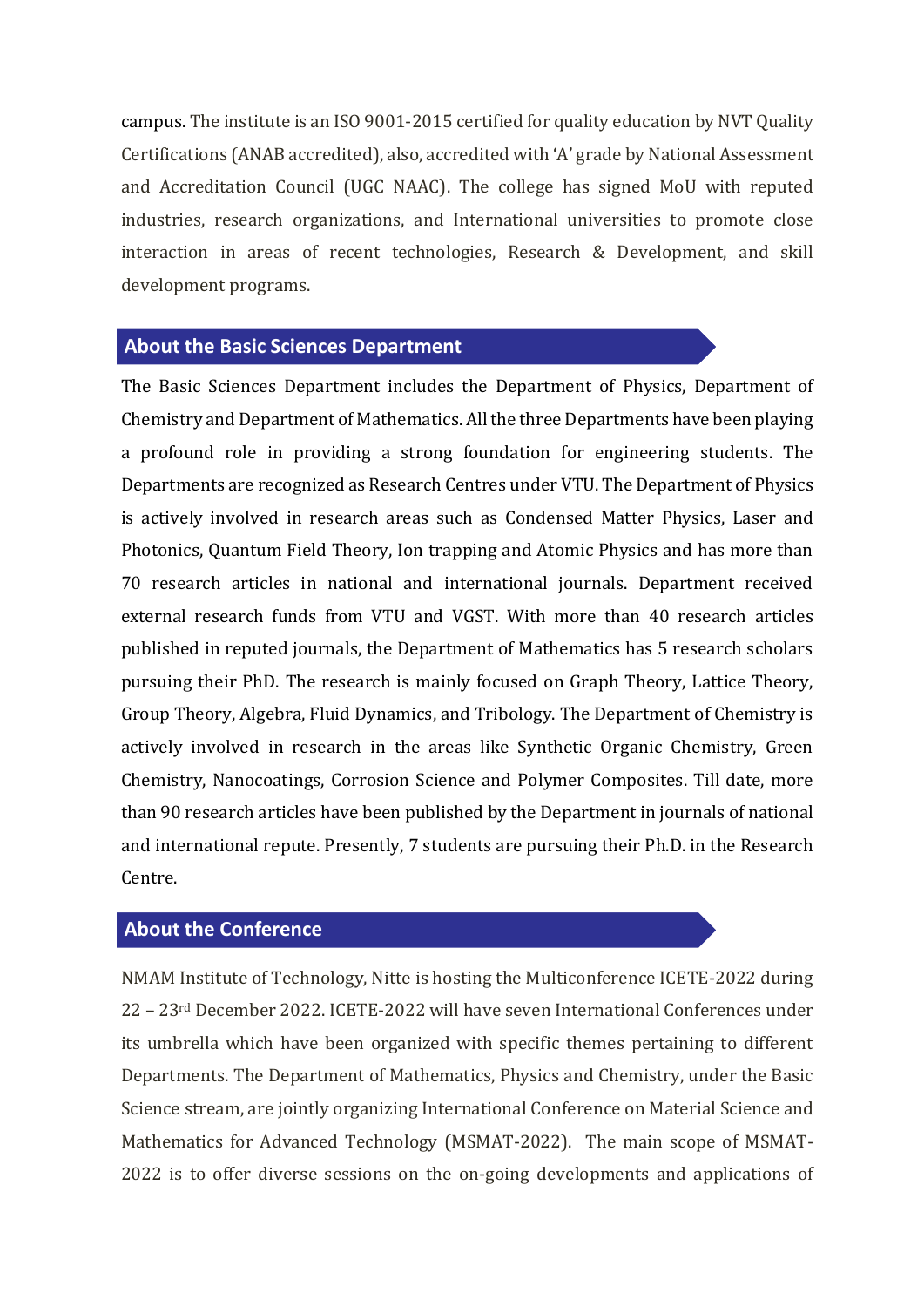material science and mathematics in designing modern technology. The conference, empowered by eminent speakers and researchers across the globe, will provide an opportunity for knowledge sharing and discussions on budding technological concepts with frontrunners in the respective fields. The deliberations include keynote addresses and invited talks by scientists around the world, oral and poster presentations by researchers and faculty. The conference establishes multidisciplinary summit that integrate research and education in the vital field of material science and advances in Mathematics and that transcends institutional, industrial, research organization and global barriers.

# **Keynote Speakers**

Eminent researchers, academicians and industrialists will be delivering online keynote address on topics pertaining to the major themes of the conference. The list of keynote speakers and related details will be updated on the website.

# **Conference location**

The Institute is located on the Padubidri-Karkala State Highway (SH01) which is 10 km away from Karkala, well connected with Mangalore (60 KM) and Udupi/Manipal (45 KM) through NH66 & NH169. The participants can alight at Mangalore or Udupi Railway Stations/Bus Terminals or Mangalore Airport to reach the Institute.

# **Theme of the Conference and Thrust Areas**

MSMAT-2022 will attract researchers and academicians in the field of basic sciences and engineering with a basic theme of co-relating applied research with technology. The conference will have the following thrust areas:

| Surface, Interfaces and Thin Films       | <b>Ultrafast Optics and Non Linear Optics</b> |
|------------------------------------------|-----------------------------------------------|
| <b>Electrical and Magnetic Materials</b> | Crystal Growth                                |
| Optoelectronics and Photonics            | Polymer Science and Technology                |
| Catalytic materials and Green Chemistry  | Biomaterials                                  |
| <b>Advanced Energy Materials</b>         | <b>Applied Mathematics</b>                    |
| <b>Computational Materials Science</b>   | Probability Theory/Statistics                 |
| Advances in Nanomaterials Science        | Algebra and Matrix Analysis                   |
| <b>Metallurgy and Corrosion</b>          | Mathematical Modeling and Graph Theory        |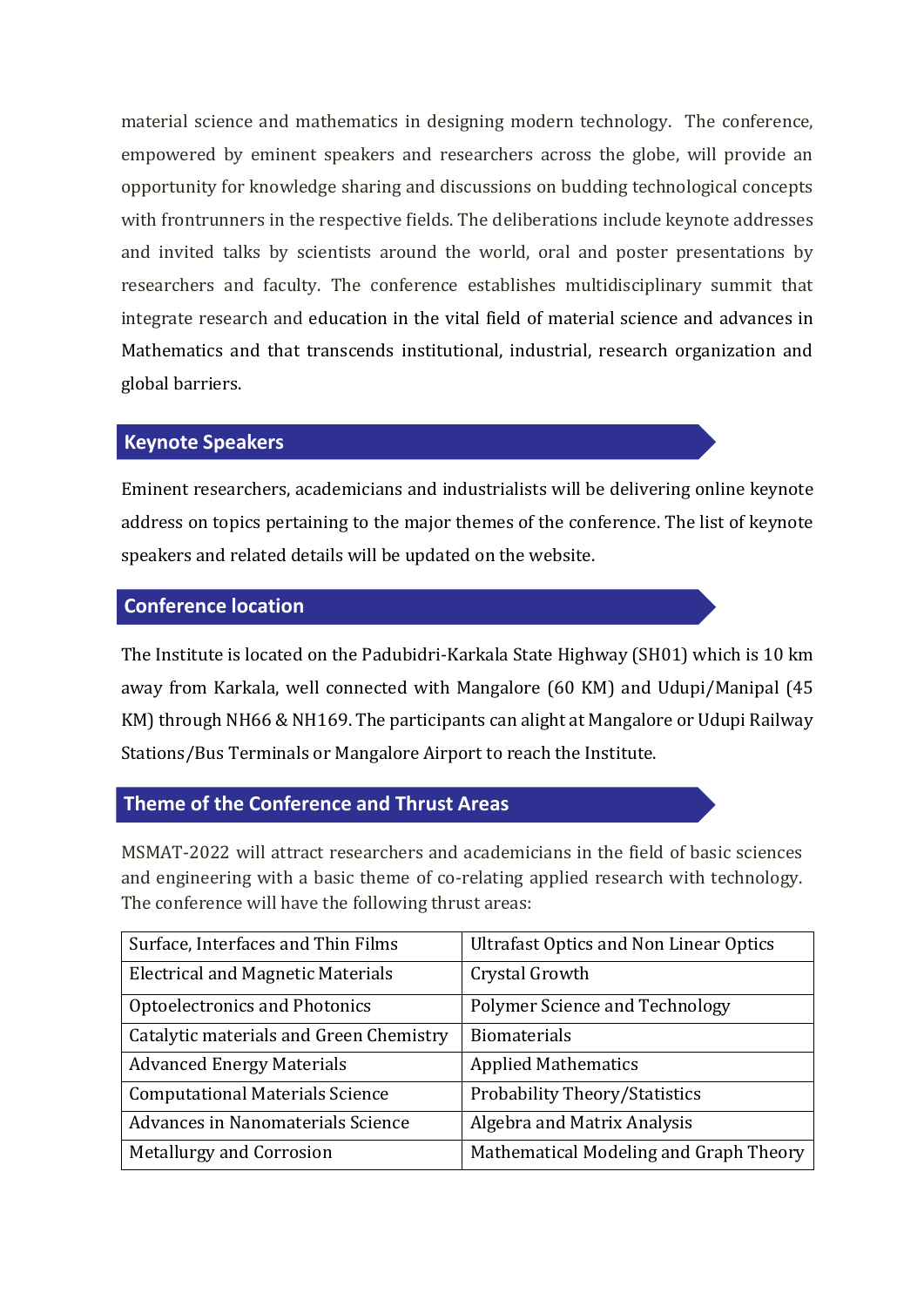#### **Call for papers**

The technical committee warmly invites abstract of original research papers describing their latest findings & research work to the conference from academic/industry professionals, R&D organizations & departments and researcher scholars across the globe. The manuscript should contribute original research ideas, analysis & findings which is related to the conference theme. The manuscript should not have been published/under review in any journals or conference proceedings or magazines.

Full-length manuscripts which clearly present the work, methods, originality, significance and applications of the research work should be submitted through Easy Chair Conference Management System. The accepted manuscripts, after peer review process, will be considered for e-proceedings and conference presentation.

Authors interested in journal publication of their research article should submit the fulllength manuscript as per prescribed format. Visit conference website for manuscript template and paper submission links (<http://msmat2022.in/> )

#### **Important dates**

| Submission of Full-length manuscript – Open : $01/04/2022$ |                              |
|------------------------------------------------------------|------------------------------|
| Last date to Submit Full-length manuscript                 | : 01/08/2022                 |
| <b>Notification of acceptance</b>                          | : 20/10/2022                 |
| <b>Registration Open</b>                                   | : 05/11/2022                 |
| <b>Submission of camera-ready Manuscript</b>               | : 20/11/2022                 |
| <b>Registration Close</b>                                  | : 20/11/2022                 |
| <b>Conference Date</b>                                     | $\therefore$ Dec 22-23, 2022 |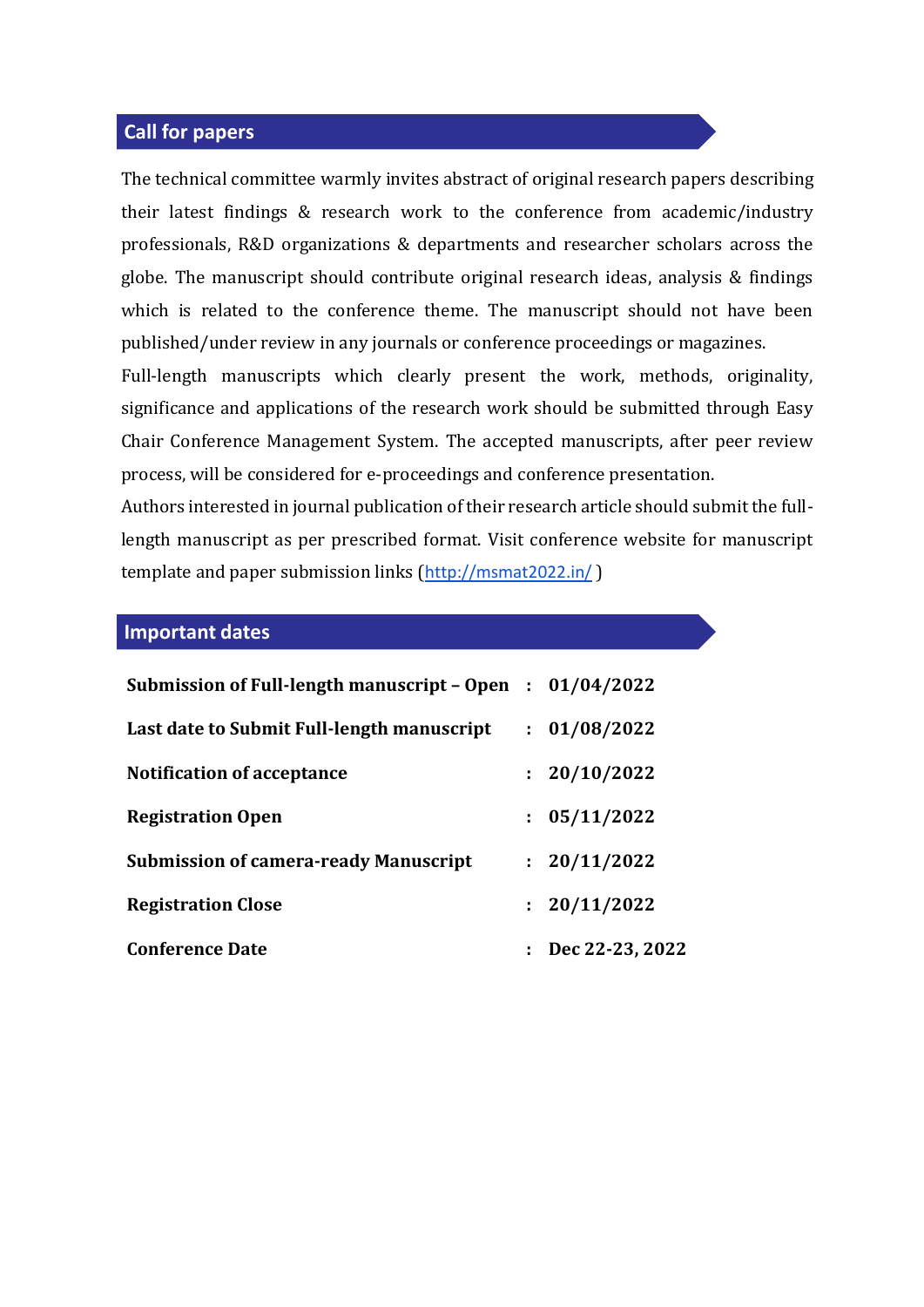#### **Paper submission**

Queries related to the conference may be sent to [msmat.nmamit@nitte.edu.in](mailto:msmat.nmamit@nitte.edu.in)

- 1. The research paper submitted should be an original work and should not have been submitted in any another conference or journal. The journal format should be followed for preparing the manuscript of the paper.
- 2. Manuscript needs to be prepared by keeping **plagiarism below 15%**. Manuscripts in electronic **format (DOC, DOCX only)** need to be submitted. The template for manuscript submissions can be found [here.](https://www.materialstoday.com/proceedings-template)
- 3. Upload manuscript in the easychair link given here: <https://easychair.org/conferences/?conf=msmat2022>
- 4. Accepted papers presented in the conference need to be resubmitted by the author(s) to the **Materials Today Proceeding** portal, which will be activated after the conference. Necessary instruction regarding the same will be given to the author(s) at the appropriate time.
- 5. There is no extra charge for publication.

# **Registration Fee**

The registration fee can be paid through NEFT as per the details given below.

| <b>Registration fee for</b> | <b>Indian Delegates (INR)</b> | Foreign Delegates (USD \$) |
|-----------------------------|-------------------------------|----------------------------|
| Research scholars/PG/UG     | 4000                          | 75                         |
| students/Academicians       |                               |                            |

# **NEFT/RTGS details**

A/c Holder Name : Nitte Deemed to be University

Bank Name : Canara Bank

Branch : Nitte

Account Type : S/B

Account No. : 110047322915

IFSC/RTGS code : CNRB0010115

MICR Code : 576015041

The proof of NEFT payment (with UTR No., date & time, Paper Id) along with registration form needs to be communicated through email to **msmat.nmamit@nitte.edu.in**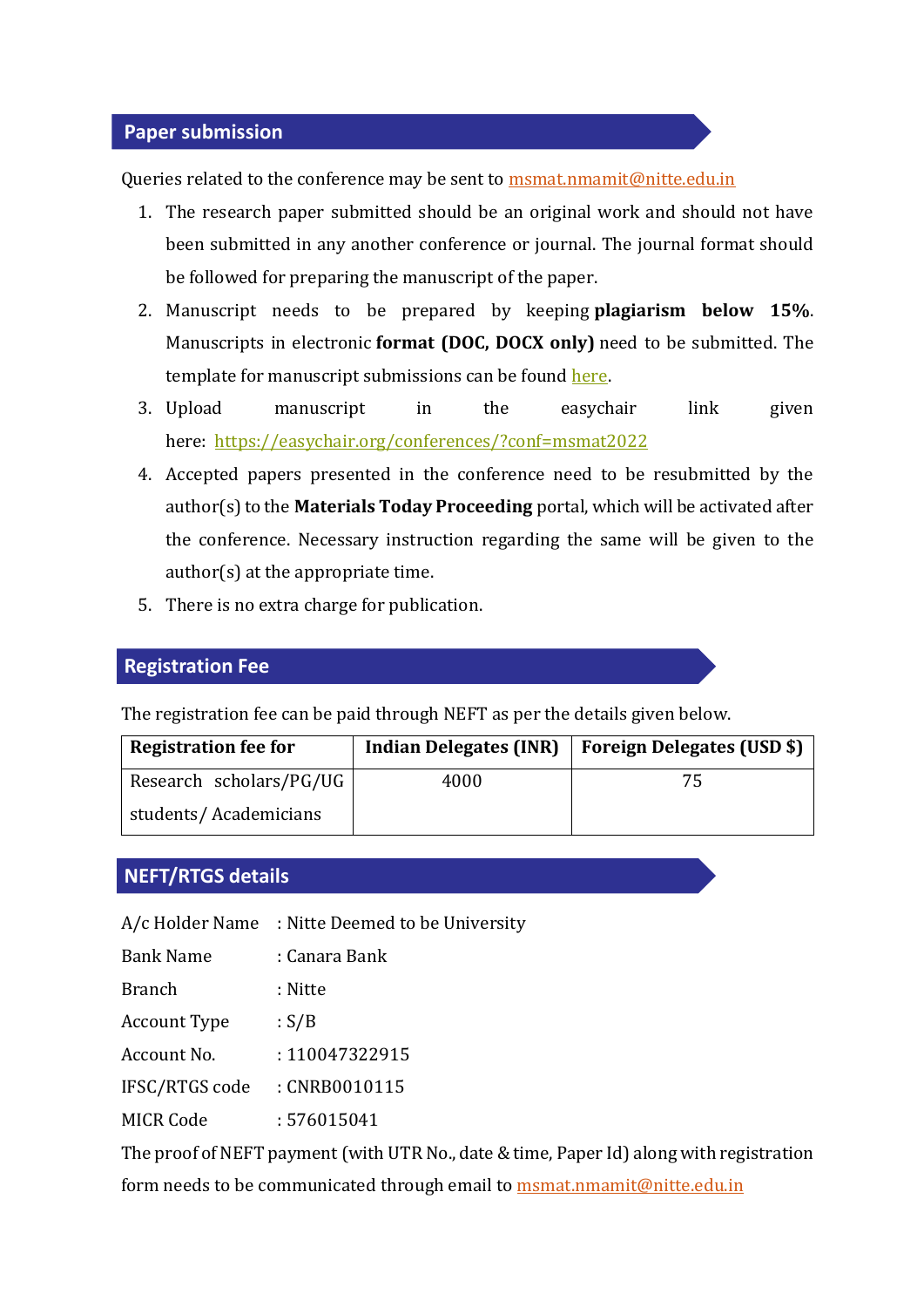# **Committees**

# **Patron:**

**Shri N. Vinaya Hegde**, Chancellor, Nitte-Deemed to be University President, Nitte Education Trust, Mangaluru

# **Steering Committee**

**Sri. Vishal Hegde**, Pro Chancellor, Nitte-Deemed to be University **Dr. N. R Shetty**, Chancellor, Central University, Karnataka **Dr. Takamoto Itoh**, Vice Dean- Mech Engg, Ritsumeikan University, Japan **Dr. Harish Kumar Madhyastha**, Professor, University of Miyazaki, Japan **Dr. Omid Ansary**, Senior Associate Dean and Professor, Penn State University, U.S.A **Dr. Shripad T. Revankar**, Professor, Purdue University, U.S.A **Dr. Shuhaimi Mansor**, Professor, University Technology Malaysia, Malaysia **Mr. Michio Kaida**, Director, Chairman, NIDEC-READ Corp., Kyoto, Japan **Dr. Prasad Yarlagada**, Queensland University of Technology, Australia **Mr. Tomonari Kobayashi**, President, Kobayashi Create Co. Ltd., Aichi-Ken, Japan **General Chair Dr. Niranjan N. Chiplunkar**, Principal **General Co-Chairs Dr. I. R. Mithanthaya**, Vice Principal & Dean (Academics) **Dr. Srinivasa Rao B.R**., Vice Principal & Controller of Examinations **Chief Conveners Dr. Sudesh Bekal**, Dean (R&D) **Dr. Nagesh Prabhu**, P. G. Coordinator **Organizing Committee Dr. G. Srinikethan**, Director (R&D – Technical), Nitte-Deemed to be University **Dr. Subrahmanya Bhat**, Professor & Dean (Student Welfare, ISO & IQAC Coordinator) **Dr. K. Rajesh Shetty**, Dean (Admission & Alumni Affairs) **Dr. Venkatesh Kamath**, Deputy Controller of Examinations **Dr. Srinath Shetty K**, Resident Engineer **Dr. Rashmi Hegde B**., Head, Dept. of Humanities **Web Design Dr. Aravind C V**, Dept. of Computer Science & Engineering **Mr. Rajeevan K V**, System Analyst **ICETE-Organizing Secretary: Dr. Shriram Marathe,** Asst. Professor, Dept. of Civil Engineering **MSMAT-2022 Programme Chair: Dr. Shobha R Prabhu**, (Lead Chair) Associate Professor & Head, Dept. of Physics **Dr. Kumudakshi**, Associate Professor & Head, Dept. of Mathematics **Dr. Shivaprasad Shetty M**., Associate Professor & Head, Dept. of Chemistry **MSMAT-Organizing Secretary Dr. Manjunatha K B**, Associate Professor, Dept. of Physics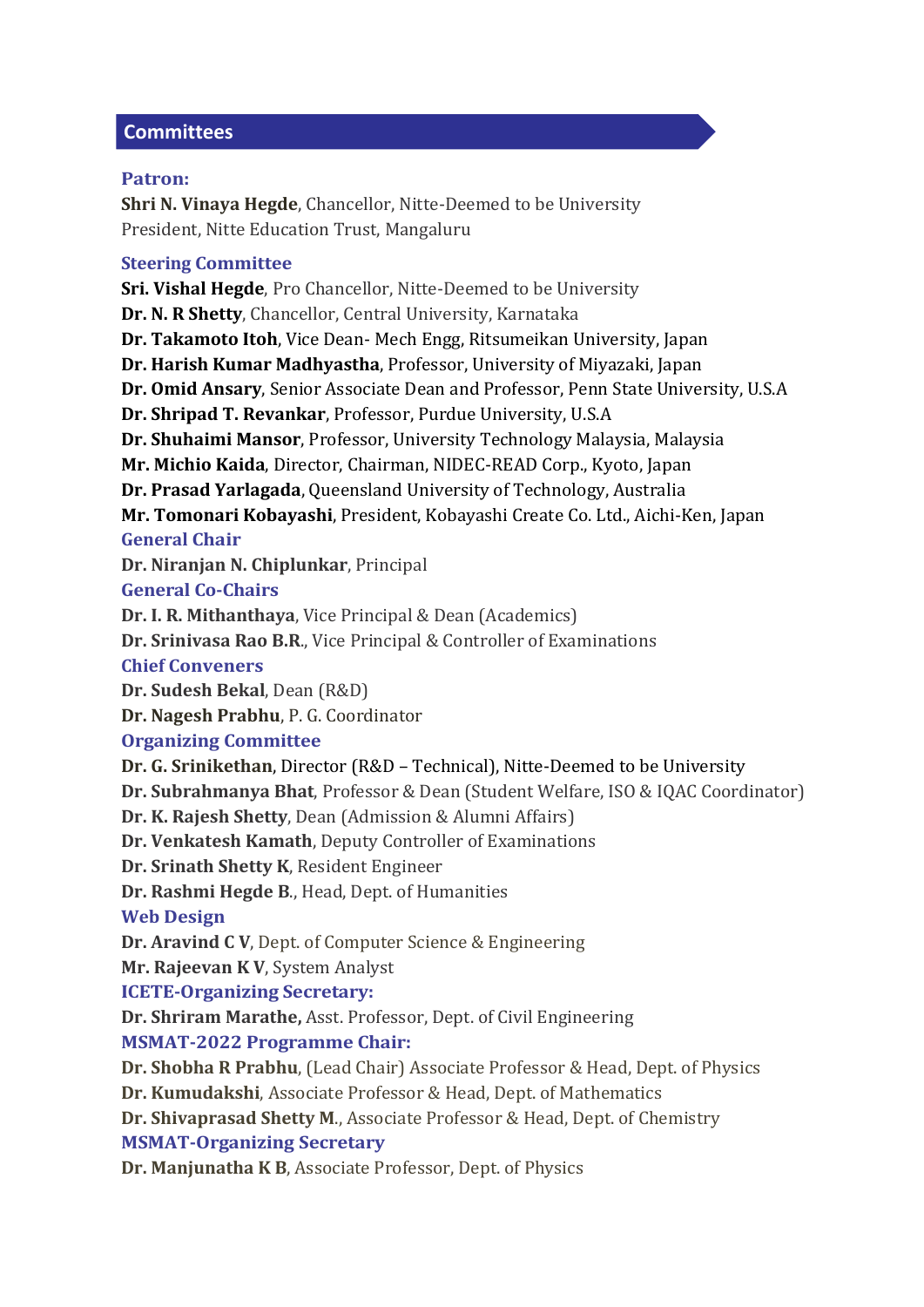| <b>MSMAT 2022 Committees</b>    |                                                        |                                       |
|---------------------------------|--------------------------------------------------------|---------------------------------------|
| <b>Publication</b>              | <b>Event</b><br><b>Management</b><br>$\mathbf{\alpha}$ | <b>Transportation</b><br>$\mathbf{g}$ |
| Dr. Vijaya Kumar K.B.           | <b>Stage</b>                                           | <b>Accommodation</b>                  |
| Dr. Shashirekha B. Rai          | Dr. Ramesh Bhat                                        | Dr. Nagaraja B.S.                     |
| Dr. Janardhana Nayak            | Dr. Shyam Prasad K.                                    | Dr. Sarvajith M.S.                    |
| Dr. Raghavendra Bairy           | Dr. Sharad M. Hegde                                    | Ms. Bhavya K.                         |
| Dr. Subrahmanya I. Bhat         | Ms. Anjana Pai K.                                      |                                       |
|                                 |                                                        | <b>Conference Kit</b>                 |
| <b>Publicity &amp; Printing</b> | <b>Registration</b>                                    | Dr. Subrahmanya I. Bhat               |
| Dr. Janardhana Nayak            | Dr. Aarti S. Bhat                                      | Ms. Vinaya Acharya                    |
| Ms. Anitha D. Bayar             | Ms. Ambika N.                                          | Ms. Bhavya D.                         |
| Ms. Chaithra K.                 | Ms. Sharmila                                           |                                       |
|                                 |                                                        | <b>Compendium</b>                     |
| <b>Finance</b>                  | <b>Food Committee</b>                                  | Dr. K. T. Satyajith                   |
| Dr. Nagaraja B S                | Dr. Vasanth K. R.                                      | Dr. Shyam Prasad K.                   |
| Ms. Soumya                      | Mr. Anitha D Bayar                                     | Ms. Smitha G.V.                       |
|                                 |                                                        |                                       |
|                                 | Web In charge                                          |                                       |
|                                 | Dr. Sarvajith M.S.                                     |                                       |
|                                 | Dr. Vasanth K. R.                                      |                                       |

# **Conference Advisory Committee**

**Dr. L. W. Beineke,** Professor Emeritus, Department of Mathematical Sciences, Purdue University Fort Wayne, Indiana

**Dr. Harish C. Barshilia,** Chief Scientist and Head, Surface Engineering Division, CSIR-National Aerospace Laboratories, HAL Airport Road, Bangalore, India

**Dr. Jaroslaw Jedryka**, Professor, Electrotechnical and Optoelectronics, Faculty of Electrical Engineering, Czestochowa University of Technology, Czestochowa, Poland.

**Dr. Katarzyna Ozga,** Professor, Electrotechnical and Optoelectronics, Faculty of Electrical Engineering, Czestochowa University of Technology, Czestochowa, Poland. **Dr. Pramod V. Menezes**, Scientist, Institute of Electrochemistry, Ulm University, Germany

**Dr. Akshai Kumar A.S**., Associate Professor, Department of Chemistry& Centre for Nanotechnology, IIT, Guwahati.

**Dr. Vilas Kharat,** Professor, Department of Mathematics, Savitribai Phule Pune University, Pune, Maharashtra, India

# **Technical Advisory Committee**

**Dr. Selva Kumar N,** Scientist E1, National Aerospace Laboratories (NAL), Bangalore, Karntaka, India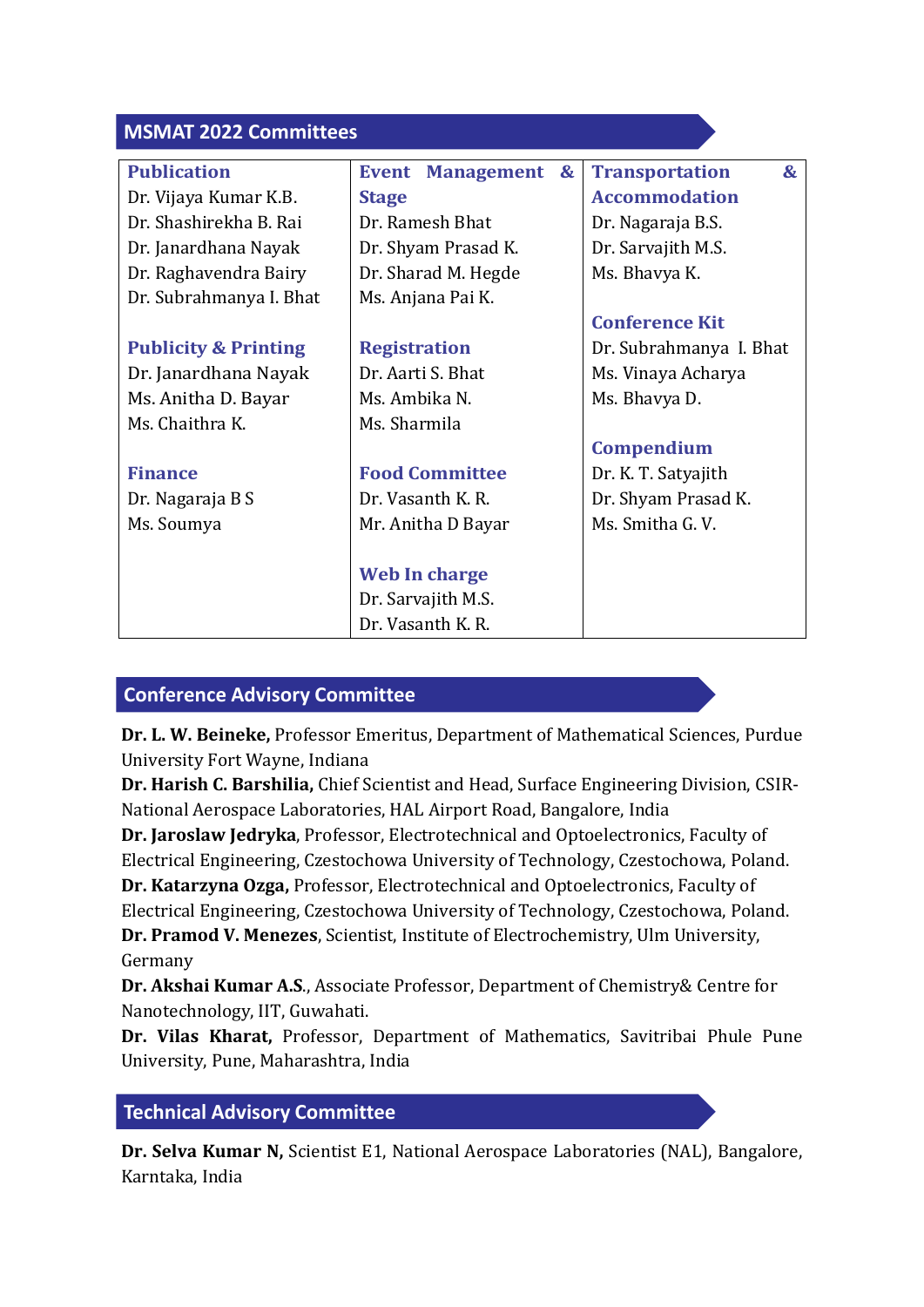**Dr. Vinayak Bharat Naik,** Senior Technologist, Global Foundries, Singapore **Dr. M.S. Santhosh,** Senior Scientist, CSIR-CIMFR, Dhanbad, Jharkand, India **Dr. Sampath Kumar H.C.**, Asst. Manager (QC, R&D), MRPL, Mangaluru. **Dr. E. Siva Subramaniam Iyer,** Assistant Professor, School of Chemical and Materials Sciences, Indian Institute of Technology Goa, Farmagudi, Ponda, Goa -403401, India **Dr. S. M. Hegde,** Professor, Department of MACS, NITK, Surathkal, Karnataka, India **Dr. B. R. Shankar,** Professor, Department of MACS, NITK, Surathkal, Karnataka, India

# **Contact us**

| Dr. Shobha R. Prabhu                       | Dr. Shivaprasad Shetty M.                  | Dr. Kumudakshi                              |
|--------------------------------------------|--------------------------------------------|---------------------------------------------|
| Assoc. Professor & Head                    | Asst. Professor & Head                     | Assoc. Professor & Head                     |
| Department of Physics                      | Department of Chemistry                    | Department of Mathematics                   |
| Ph: +91 9481019381<br>hodphys@nitte.edu.in | Ph: +91 9916035415<br>hodchem@nitte.edu.in | Ph: +91 9986131578<br>hodmaths@nitte.edu.in |

**Program Chair**

# **Conference Secretary**

Dr. Manjunatha K.B. Associate Professor, Dept. of Physics Ph: 9986190099 [msmat.nmamit@nitte.edu.in](mailto:msmat.nmamit@nitte.edu.in)

# **Contact Address**

Department of Physics NMAM Institute of Technology, Nitte - 574110, Karkala Taluk, Udupi District (Karnataka State), India.